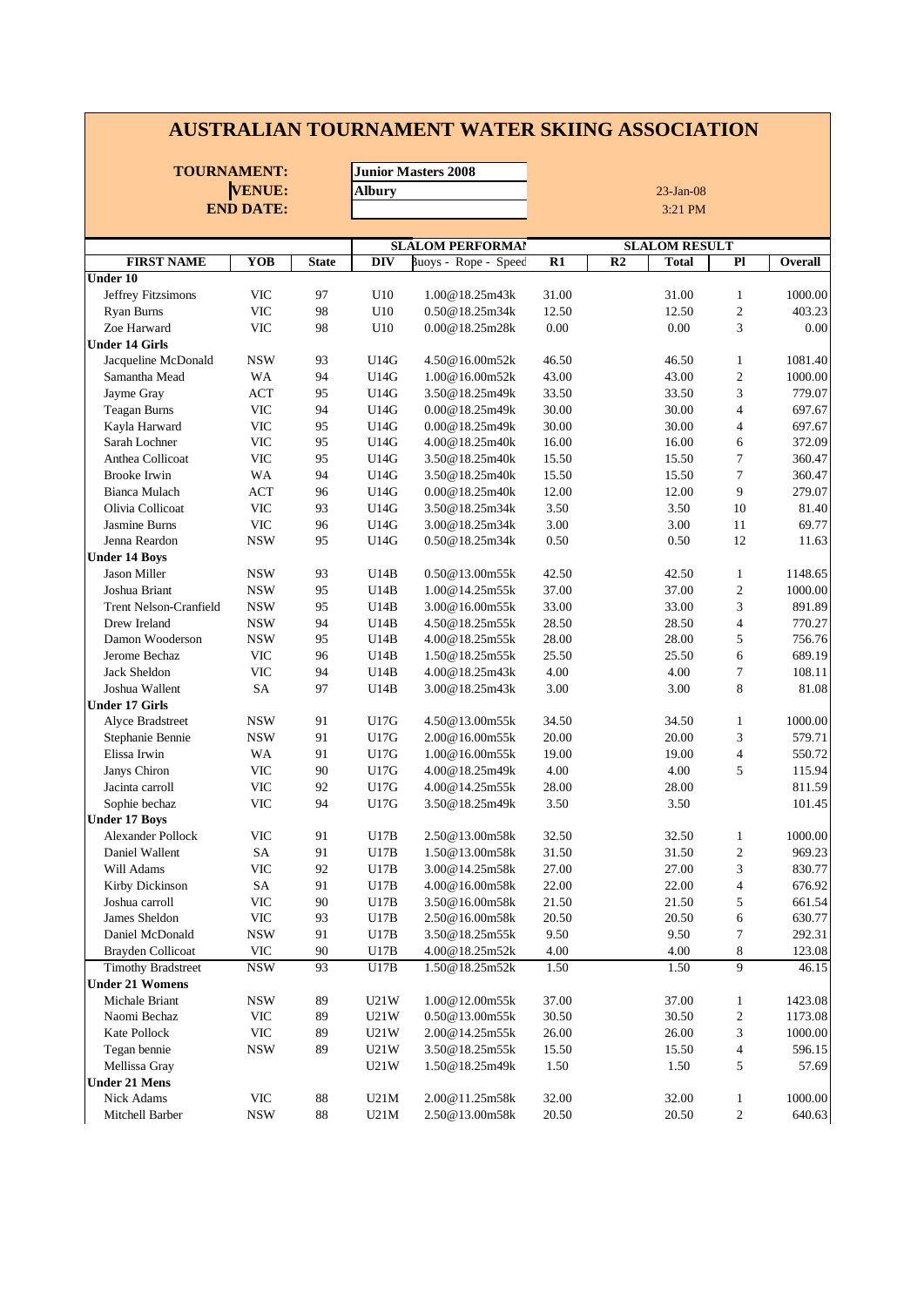| <b>AUSTRALIAN TOURNAMENT WATER SKIING ASSOCIATION</b> |                                     |               |                         |                                 |      |              |                         |                |  |  |
|-------------------------------------------------------|-------------------------------------|---------------|-------------------------|---------------------------------|------|--------------|-------------------------|----------------|--|--|
|                                                       |                                     |               |                         |                                 |      |              |                         |                |  |  |
|                                                       | <b>TOURNAMENT:</b><br><b>VENUE:</b> |               |                         | <b>Aust Junior Masters 2008</b> |      |              |                         |                |  |  |
|                                                       |                                     | <b>Albury</b> |                         |                                 |      |              |                         |                |  |  |
|                                                       | <b>END DATE:</b>                    |               | <b>January 20, 2008</b> |                                 |      |              |                         | 3:21 PM        |  |  |
|                                                       |                                     |               |                         |                                 |      |              |                         |                |  |  |
|                                                       |                                     |               |                         | <b>TRICK RESULT</b>             |      |              |                         |                |  |  |
| <b>FIRST NAME</b>                                     | YOB                                 | <b>State</b>  | <b>DIV</b>              | R1                              | R2   | <b>Total</b> | P1                      | <b>Overall</b> |  |  |
| <b>Under 10</b>                                       |                                     |               |                         |                                 |      |              |                         |                |  |  |
| Ryan Burns                                            | <b>VIC</b>                          | 98            | U10                     | 490                             | 410  | 900          | 1                       | 844.83         |  |  |
| Zoe Harward                                           | <b>VIC</b>                          | 98            | U10                     | 580                             | 80   | 660          | $\mathbf{2}$            | 1000.00        |  |  |
| Jeffrey Fitzsimons                                    | <b>VIC</b>                          | 97            | U10                     | 200                             | 200  | 400          | 3                       | 344.83         |  |  |
| Under 14 Girls                                        |                                     |               |                         |                                 |      |              |                         |                |  |  |
| <b>Bianca Mulach</b>                                  | <b>ACT</b>                          | 96            | U14G                    | 2470                            | 2270 | 4740         | 1                       | 1000.00        |  |  |
| Kayla Harward                                         | <b>VIC</b>                          | 95            | <b>U14G</b>             | 2220                            | 2090 | 4310         | $\overline{c}$          | 898.79         |  |  |
| Samantha Mead                                         | <b>WA</b>                           | 94            | <b>U14G</b>             | 1430                            | 1610 | 3040         | 3                       | 651.82         |  |  |
| <b>Teagan Burns</b>                                   | <b>VIC</b>                          | 94            | <b>U14G</b>             | 1520                            | 1110 | 2630         | $\overline{4}$          | 615.38         |  |  |
| Sophie bechaz                                         | <b>VIC</b>                          | 94            | U14G                    | 780                             | 860  | 1640         | 5                       | 348.18         |  |  |
| Jacqueline McDonald                                   | <b>NSW</b>                          | 93            | U14G                    | 790                             | 550  | 1340         | 6                       | 319.84         |  |  |
| Jayme Gray                                            | <b>ACT</b>                          | 95            | U14G                    | 680                             | 600  | 1280         | 7                       | 275.30         |  |  |
| Anthea Collicoat                                      | <b>VIC</b>                          | 95            | <b>U14G</b>             | 420                             | 780  | 1200         | 8                       | 315.79         |  |  |
| <b>Brooke Irwin</b>                                   | <b>WA</b>                           | 94            | <b>U14G</b>             | 400                             | 700  | 1100         | 9                       | 283.40         |  |  |
| Jenna Reardon                                         | <b>NSW</b>                          | 95            | U14G                    | 490                             | 610  | 1100         | 9                       | 246.96         |  |  |
| Olivia Collicoat                                      | <b>VIC</b>                          | 93            | U14G                    | 300                             | 420  | 720          | 11                      | 170.04         |  |  |
| Jasmine Burns                                         | <b>VIC</b>                          | 96            | U14G                    | 200                             | 170  | 370          | 12                      | 80.97          |  |  |
| Sarah Lochner                                         | <b>VIC</b>                          | 95            | U14G                    | 120                             | 240  | 360          | 13                      | 97.17          |  |  |
| <b>Under 14 Boys</b>                                  |                                     |               |                         |                                 |      |              |                         |                |  |  |
| Joshua Briant                                         | <b>NSW</b>                          | 95            | U14B                    | 5460                            | 4170 | 9630         | 1                       | 1000.00        |  |  |
| Joshua Wallent                                        | <b>SA</b>                           | 97            | U14B                    | 2440                            | 2100 | 4540         | $\overline{c}$          | 446.89         |  |  |
| Drew Ireland                                          | <b>NSW</b>                          | 94            | U14B                    | 1140                            | 1060 | 2200         | 3                       | 208.79         |  |  |
| <b>Jack Sheldon</b>                                   | <b>VIC</b>                          | 94            | U14B                    | 680                             | 300  | 980          | 4                       | 124.54         |  |  |
| Jerome Bechaz                                         | <b>VIC</b>                          | 96            | U14B                    | 500                             | 410  | 910          | 5                       | 91.58          |  |  |
| Damon Wooderson                                       | <b>NSW</b>                          | 95            | U14B                    | 280                             | 440  | 720          | 6                       | 80.59          |  |  |
| <b>Under 17 Girls</b>                                 |                                     |               |                         |                                 |      |              |                         |                |  |  |
| Alyce Bradstreet                                      | <b>NSW</b>                          | 91            | U17G                    | 2450                            | 2480 | 4930         |                         | 858.13         |  |  |
| Jacinta carroll                                       | <b>VIC</b>                          | 92            | U17G                    | 1940                            | 2890 | 4830         | $\overline{\mathbf{c}}$ | 1000.00        |  |  |
| Stephanie Bennie                                      | <b>NSW</b>                          | 91            | U17G                    | 2140                            | 1810 | 3950         | 3                       | 740.48         |  |  |
| Janys Chiron                                          | <b>VIC</b>                          | 90            | <b>U17G</b>             | 790                             | 590  | 1380         | $\overline{4}$          | 273.36         |  |  |
| Under 17 Boys                                         |                                     |               |                         |                                 |      |              |                         |                |  |  |
| <b>Timothy Bradstreet</b>                             | <b>NSW</b>                          | 93            | U17B                    | 6210                            | 6750 | 12960        | $\mathbf{1}$            | 1000.00        |  |  |
| Alexander Pollock                                     | <b>VIC</b>                          | 91            | U17B                    | 4090                            | 3890 | 7980         | $\overline{\mathbf{c}}$ | 605.93         |  |  |
| Daniel Wallent                                        | SA                                  | 91            | U17B                    | 2840                            | 2330 | 5170         | 3                       | 420.74         |  |  |
| Joshua carroll                                        | <b>VIC</b>                          | 90            | U17B                    | 1730                            | 1990 | 3720         | 4                       | 294.81         |  |  |
| Kirby Dickinson                                       | ${\rm SA}$                          | 91            | U17B                    | 1130                            | 1430 | 2560         | 5                       | 211.85         |  |  |
| James Sheldon                                         | <b>VIC</b>                          | 93            | U17B                    | 640                             | 830  | 1470         | 6                       | 122.96         |  |  |
| <b>Under 21 Womens</b>                                |                                     |               |                         |                                 |      |              |                         |                |  |  |
| Michale Briant                                        | <b>NSW</b>                          | 89            | U21W                    | 7700                            |      | 7700         | 1                       | 2810.22        |  |  |
| Kate Pollock                                          | <b>VIC</b>                          | 89            | U21W                    | 2740                            | 1590 | 1590         | $\overline{\mathbf{c}}$ | 1000.00        |  |  |
| Tegan bennie                                          | <b>NSW</b>                          | 89            | U21W                    | 1860                            | 1430 | 1430         | 3                       | 678.83         |  |  |
| <b>Under 21 Mens</b>                                  |                                     |               |                         |                                 |      |              |                         |                |  |  |
| <b>Scott Reardon</b>                                  | <b>NSW</b>                          | 90            | U21M                    | 880                             | 840  | 840          | 1                       | 1000.00        |  |  |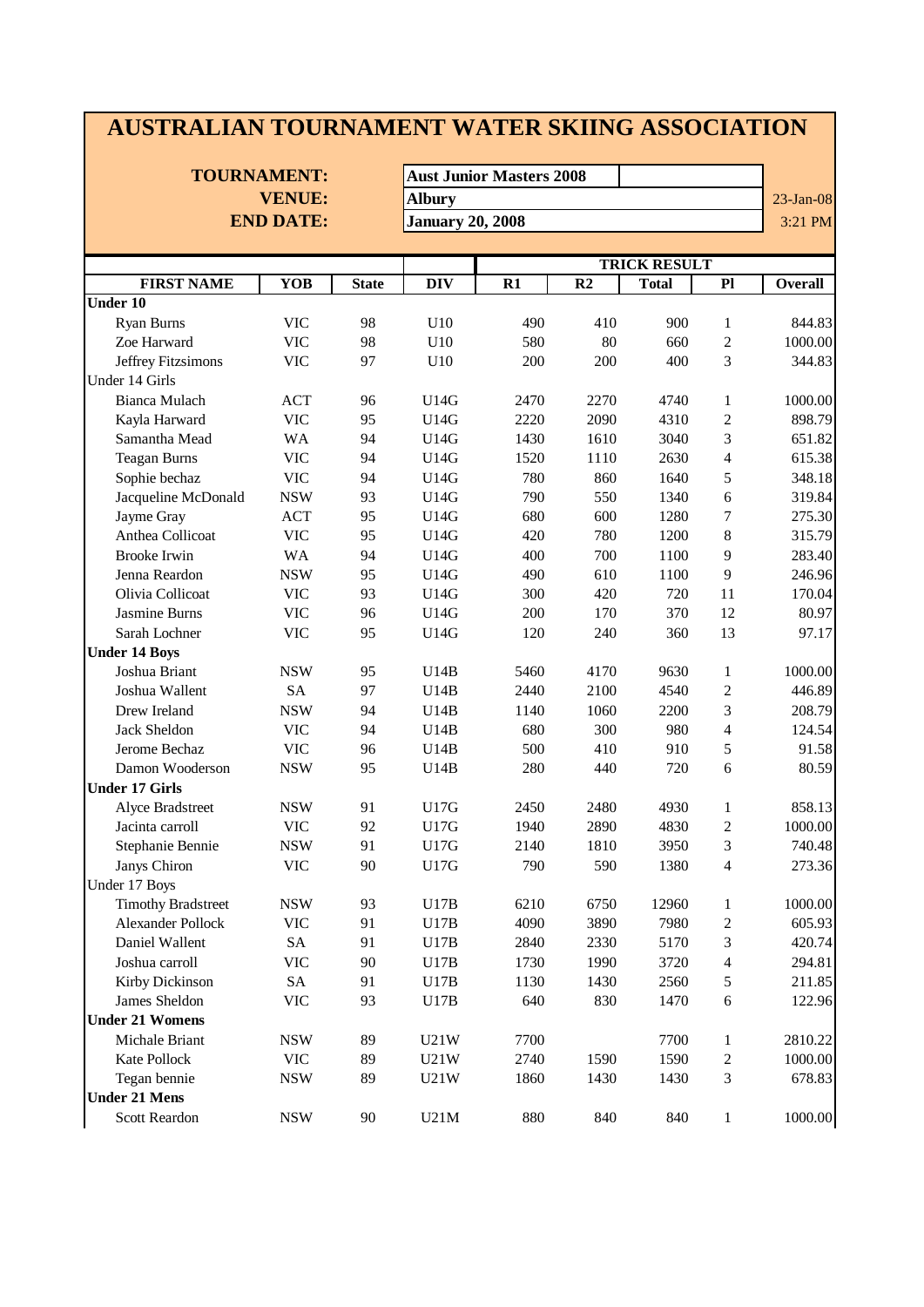### **AUSTRALIAN TOURNAMENT WATER SKIING ASSOCIATION**

# **END DATE:** 3:21 PM

**TOURNAMENT: Australian National Championships VENUE:** Canberra 23-Jan-08

|                           |            |              |                  |      |                 | <b>JUMP RESULT</b> |                 |           |
|---------------------------|------------|--------------|------------------|------|-----------------|--------------------|-----------------|-----------|
| <b>FIRST NAME</b>         | <b>YOB</b> | <b>State</b> | $\overline{DIV}$ | R1   | $\overline{R2}$ | <b>Total</b>       | $\overline{Pl}$ | Overall   |
| <b>Under 14 Girls</b>     |            |              |                  |      |                 |                    |                 |           |
| Jacqueline McDonald       | <b>NSW</b> | 93           | U14G             | 18.5 |                 | 18.5               | $\mathbf{1}$    | 1000.00   |
| Samantha Mead             | WA         | 94           | U14G             | 13.4 |                 | 13.4               | 2               | 524.65    |
| <b>Teagan Burns</b>       | <b>VIC</b> | 94           | U14G             | 11.6 |                 | 11.6               | 3               | 393.16    |
| Kayla Harward             | <b>VIC</b> | 95           | U14G             | 10.1 |                 | 10.1               | $\overline{4}$  | 298.06    |
| Jayme Gray                | <b>ACT</b> | 95           | U14G             | 0.0  |                 | 0.0                | 5               | 0.00      |
| Jenna Reardon             | <b>NSW</b> | 95           | U14G             | 0.0  |                 | 0.0                | 5               | 0.00      |
| Under 14 Boys             |            |              |                  |      |                 |                    |                 |           |
| Joshua Briant             | <b>NSW</b> | 95           | U14B             | 20.5 |                 | 20.5               | 1               | 1000.00   |
| Drew Ireland              | <b>NSW</b> | 94           | U14B             | 18.4 |                 | 18.4               | $\overline{c}$  | 805.62    |
| <b>Jack Sheldon</b>       | <b>VIC</b> | 94           | U14B             | 13.9 |                 | 13.9               | 3               | 459.75    |
| Joshua Wallent            | <b>SA</b>  | 97           | U14B             | 9.5  |                 | 9.5                | $\overline{4}$  | 214.75    |
| <b>Under 17 Girls</b>     |            |              |                  |      |                 |                    |                 |           |
| Jacinta Carroll           | <b>VIC</b> | 92           | <b>U17G</b>      | 33.9 |                 | 33.9               | $\mathbf{1}$    | 1000.00   |
| Janys Chiron              | <b>VIC</b> | 90           | U17G             | 25.2 |                 | 25.2               | $\overline{c}$  | 583.73    |
| Alyce Bradstreet          | <b>NSW</b> | 91           | <b>U17G</b>      | 18.2 |                 | 18.2               | 3               | 248.80    |
| <b>Under 17 Boys</b>      |            |              |                  |      |                 |                    |                 |           |
| <b>Timothy Bradstreet</b> | <b>NSW</b> | 93           | U17B             | 40.3 |                 | 40.3               | $\mathbf{1}$    | 1000.00   |
| Joshua carroll            | <b>VIC</b> | 90           | U17B             | 38.2 |                 | 38.2               | $\overline{2}$  | 896.55    |
| Daniel Wallent            | <b>SA</b>  | 91           | U17B             | 34.1 |                 | 34.1               | 3               | 694.58    |
| <b>Alexander Pollock</b>  | <b>VIC</b> | 91           | U17B             | 33.1 |                 | 33.1               | $\overline{4}$  | 645.32    |
| Kirby Dickinson           | <b>SA</b>  | 91           | U17B             | 19.8 |                 | 19.8               | 5               | $-9.85$   |
| James Sheldon             | <b>VIC</b> | 93           | U17B             | 16.2 |                 | 16.2               | 6               | $-187.19$ |
| <b>Under 21 Womens</b>    |            |              |                  |      |                 |                    |                 |           |
| Kate Pollock              | <b>VIC</b> | 89           | U21W             | 29.8 |                 | 29.8               | $\mathbf{1}$    | 1000.00   |
| Tegan Bennie              | <b>NSW</b> | 89           | U21W             | 17.1 |                 | 17.1               | $\overline{2}$  | 7.81      |
| Under 21 Mens             |            |              |                  |      |                 |                    |                 |           |
| <b>Scott Reardon</b>      | <b>NSW</b> | 90           | U21M             | 15.7 |                 | 15.7               | $\mathbf{1}$    | 1000.00   |